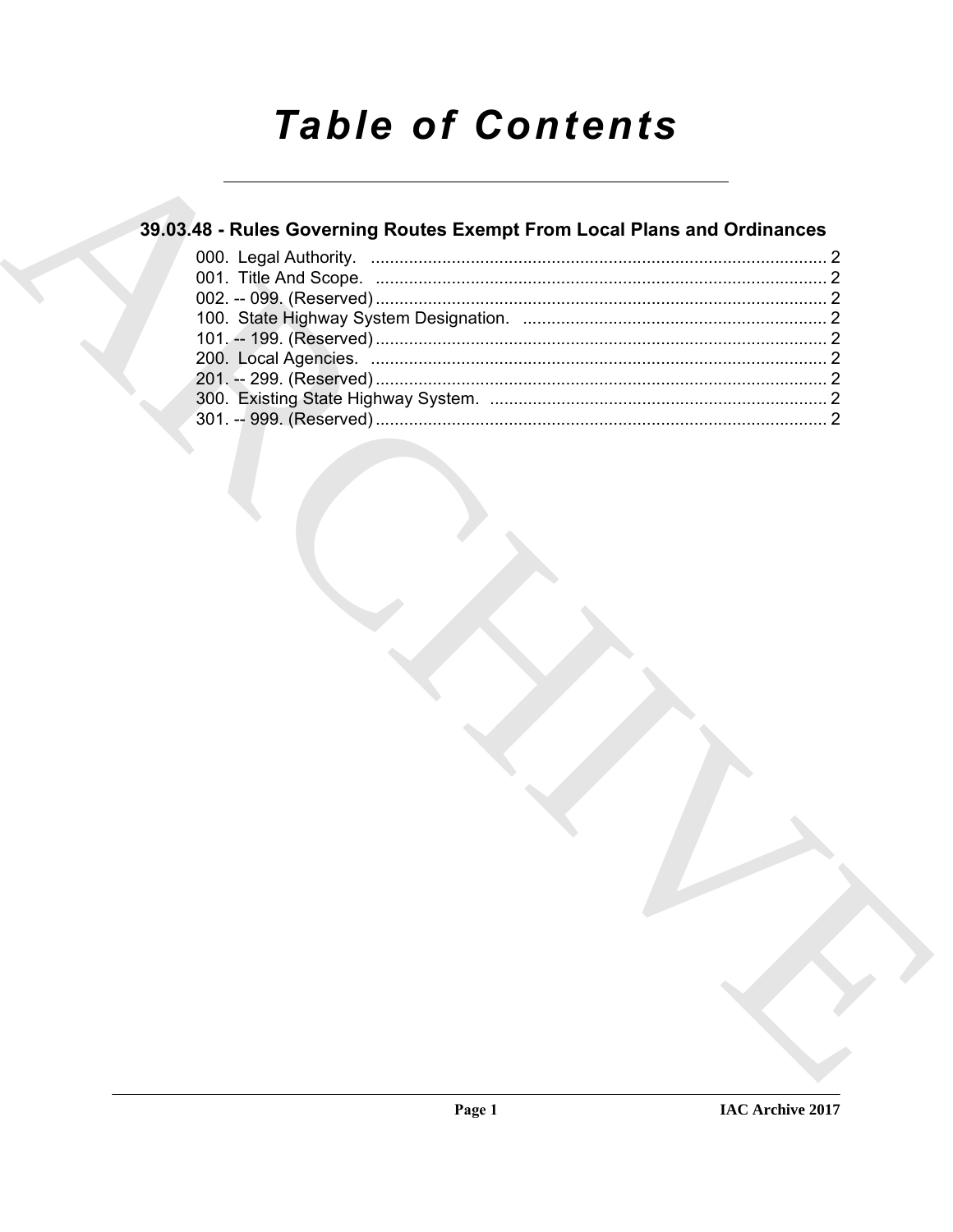#### **IDAPA 39 TITLE 03 CHAPTER 48**

#### <span id="page-1-0"></span>**39.03.48 - RULES GOVERNING ROUTES EXEMPT FROM LOCAL PLANS AND ORDINANCES**

#### <span id="page-1-1"></span>**000. LEGAL AUTHORITY.**

The Idaho Transportation Board is authorized by Section 40-312, Idaho Code, to prescribe and enforce rules and regulations affecting state highways; by Section 40-310, Idaho Code, to determine which highways or sections of highways shall be part of the state highway system; and by Section 67-6528, Idaho Code, to identify the major transportation systems of statewide importance which would be exempt from local plans and ordinances as adopted according to Chapter 65, Title 67, Idaho Code. (11-30-89) according to Chapter 65, Title 67, Idaho Code.

#### <span id="page-1-2"></span>**001. TITLE AND SCOPE.**

The purpose of this rule is to follow-up on a provision contained within Idaho's Local Planning Act concerning the designation of transportation systems of statewide importance which are exempt from local plans and ordinances. The intent of this legislative provision is to prevent local control over improvements to transportation systems of statewide importance. However, it is recognized by the Idaho Transportation Board that local regulations are necessary to achieve the future location, relocation, realignment and other improvements to the state highway system<br>in accord with the Idaho Transportation Board's plans. (11-30-89) in accord with the Idaho Transportation Board's plans.

#### <span id="page-1-3"></span>**002. -- 099. (RESERVED)**

#### <span id="page-1-12"></span><span id="page-1-4"></span>**100. STATE HIGHWAY SYSTEM DESIGNATION.**

The state highway system consists of those major highway transportation routes designated by the Idaho Transportation Board pursuant to Section 40-310, Idaho Code, and is hereby determined to be part of the "transportation systems of statewide importance" for the purposes of Section 67-6528, Idaho Code. (11-30-89)

#### <span id="page-1-5"></span>**101. -- 199. (RESERVED)**

#### <span id="page-1-11"></span><span id="page-1-6"></span>**200. LOCAL AGENCIES.**

**39.03.46 - RULES OOVERINNO ROUTES EXEMPT FROM LOCAL PLANS AND ORDINANCES**<br> **ARCHIVES COVERINNO ROUTES EXEMPT FROM LOCAL PLANS AND ORDINANCES**<br> **ARCHIVES CONFIRMATE:**<br> **ARCHIVES CONFIRMATE:**<br> **ARCHIVES CONFIRMATE:**<br> **ARCH** This rule is not intended to discourage state/local agreements or to preclude the cities and counties from adopting and implementing: Zoning Ordinances (Section 67-6511, Idaho Code); Special Use Permits (Section 67-6512, Idaho Code); Subdivision Ordinances (Section 67-6513, Idaho Code); Planned Unit Developments (Section 67-6515, Idaho Code); Future Acquisition Maps (Section 67-6517, Idaho Code); Standards (Section 67-6518, Idaho Code); and Permit Granting Processes (Section 67-6519, Idaho Code). The Idaho Transportation Board supports a continued cooperative relationship with cities and counties concerning local ordinances pursuant to Section 67-6511 through Section 67-6519, Idaho Code, where such ordinances are beneficial to the state highway system. (11-30-89)

#### <span id="page-1-7"></span>**201. -- 299. (RESERVED)**

#### <span id="page-1-10"></span><span id="page-1-8"></span>**300. EXISTING STATE HIGHWAY SYSTEM.**

The state highway system is not a permanent configuration or mileage because of additions or deletions over time. The official system description is kept current in the Department's records (Milepost and Coded Segment System) and is available to the public upon request. and is available to the public upon request.

#### <span id="page-1-9"></span>**301. -- 999. (RESERVED)**